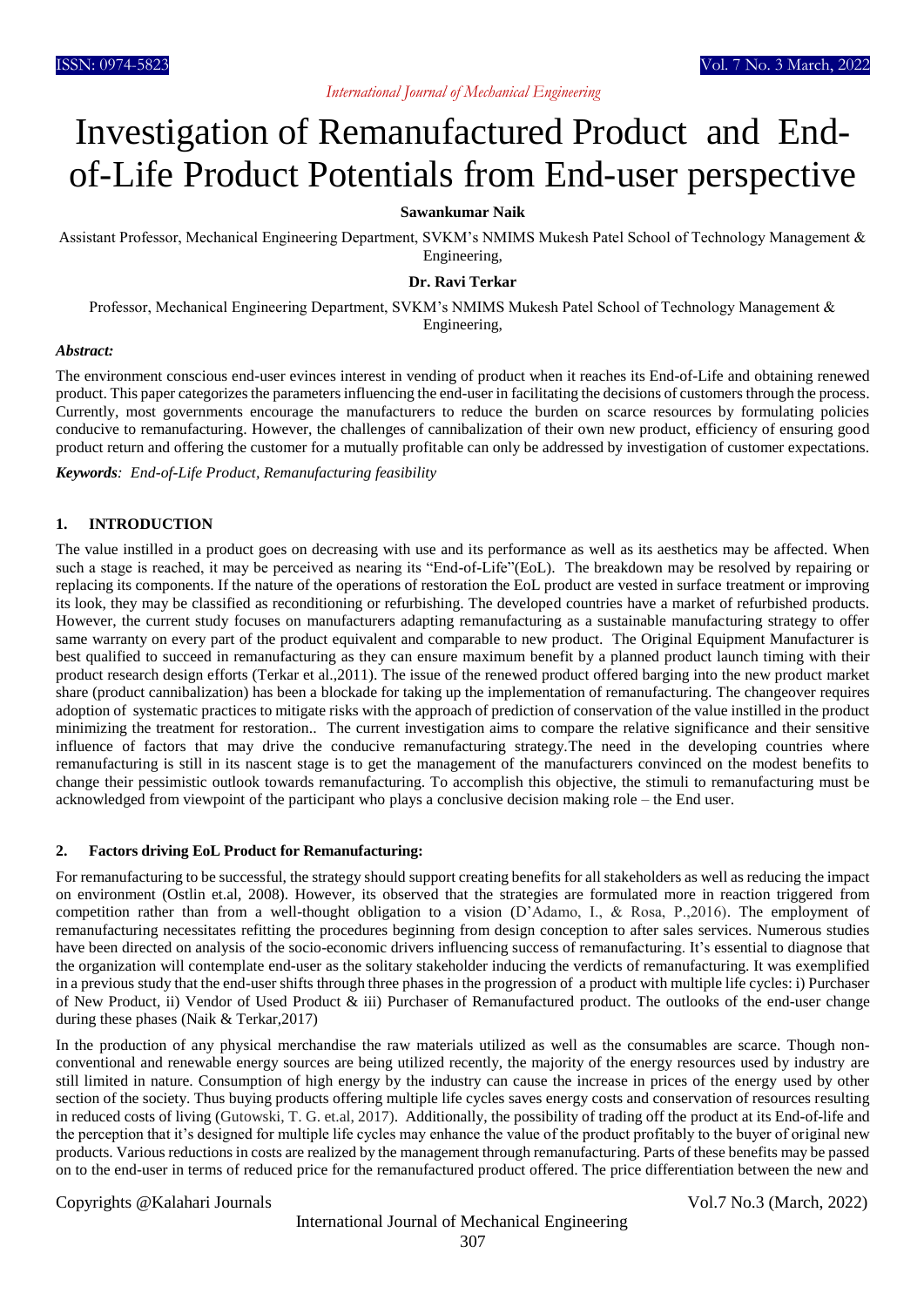remanufactured product offered by the OEM is a key criteria to benefit maximum. In a study carried out to investigate the drivers and obstructions in putting remanufacturing in line, viable pricing was derived as the critical economic aspect (Sharma V. et.al, 2016). The influence of nation-branding associating the origin of the country of remanufactured auto parts was investigated through Indonesian consumers elaborating the role of image of the remanufactured product in global business (Chinen, K., & Matsumoto, M., 2021). While adopting the new remanufacturing strategy into business, its thus imperative that the OEM use an appropriate branding strategy to project its alignment of remanufacturing efforts to garner goodwill that comes from incorporating sustainable manufacturing into the social order. In certain countries, governments offer subsidies to such organizations which offer buyback options to customers for their used products. When the product when nears its End-of-Life, it may not be desirable for further use and may lay around as a waste. The customer can get advantage from getting value for the surplus product (Vogtlander, J. G., et.al, 2017). Used products are generally submitted to 3rd party remanufacturers due to ease of access. If the supply chain services are well in place to ensure core return, it will facilitate the end-user to return the product (Ullah, M.et. al, 2021). For instance, one may use online mode to inspect the product and after deciding the final value order couriering of the core back to the manufacturing facility. The used products when not recycled create pollution, harmful to the environment (Liu, Z.et. al, 2016). Pollution caused by used plastic products is being acknowledged as a potent hazard. End-users who have the sensitivity of responsible citizenship, adhering to government legislations may prefer returning the product displaying sensitivity.



Figure 1: Categorization of End-user Expectations

The product has to be robust for use, offering quality performance when its provided with a guarantee of renewal (Mont O., 2008). Its imperative that the standards of the new product and remanufactured product match in all respects. The reliability of the remanufactured product may always be in question, when it is offered at a lower price with its origin lying in a used product. Remanufacturing process entails the final testing of the product and its components to ensure that the same warranty on the remanufactured product as that of the new product can be offered (Anityasari, M., & Kaebernick, H, 2008).

By adopting the remanufacturing strategy the OEM's have the opportunity of reaching out to two new market segments – one of the sellers of used product and secondly buyer's of remanufactured products. By profiling the customers in these roles they can find out new avenues to redress their differentiated needs. Third party remanufacturer's may exist in certain product segments to deal with which the OEM's can use their strengths to the best to improve the satisfaction of remanufactured product market, by offering product life cycle solutions (Kwak, K., & Kim, W. ,2015). Figure 1 shows the classification of the requirements that may be inferred

Copyrights @Kalahari Journals Vol.7 No.3 (March, 2022)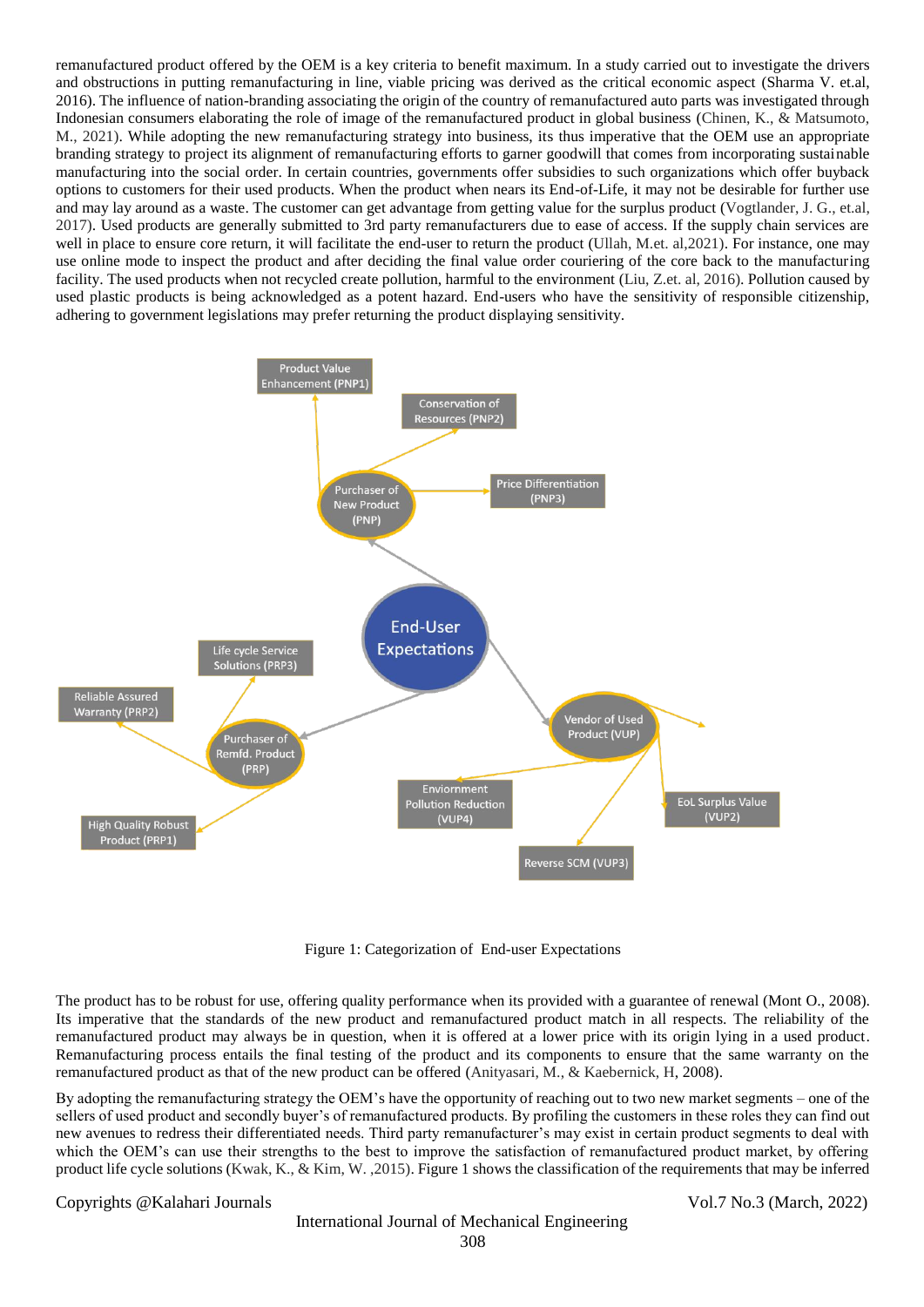from the above discussion from the perspective of the transitioning roles of the End-user.

The drivers are useful to the management in aligning the remanufacturing operations. There is a possibility that the drivers are correlated and influence one another. Some aspects may even hinder the performance of the operations.

Its important that the effectiveness of the planned processes is made robust and invulnerable to such difficult factors. Taguchi designs is recommended as a useful approach to identify the effect of factors. A methodology to investigate factors influencing service quality satisfaction in a Taiwan hotel was developed by using the questionnaire survey (Ho, L. H. et.al, 2014). Statistically the method accounts for the average and variances simultaneously for the categorical data, claiming it to be vigorous (Zhou, W. et.al, 2020). The objective is to develop recommendations for a system that is insensitive to difficult to control noise factors (Tsui KL 1992). The success factors of business process improvement in telecom sector through analysis with managers and consultants were identified by the method (Ibrahim, M. S., et.al, 2019). Using the S/N ratio approach the traditional IPA (Importance Performance Analysis) Model was modified for gap analysis of ordinal data collected in the repair services of air-conditioning manufacturer. It overcame the restraints of the model reliably (Lee, Y. C., et. al,2008). The advantage of the approach in this study was reducing the probability of financial losses and time by recognizing the requirements for success before launching the initiative.

For applying this methodology, in this study a survey was conducted among the marketing personnel of remanufacturing companies. The participant were asked to rank their agreement for each of the ten drivers listed on its importance as a critical factor influencing the remanufacturing adoption decision. The measure used was the 5 point likert scale  $(1 - \text{Very Dissatisfied}, 2 - \text{Dissatisfied}, 3 - \text{Pissatisfied}, 4 - \text{Pissatisfied}, 5 - \text{Pissatisfied}, 5 - \text{Pissatisfied}, 6 - \text{Pissatisfied}, 7 - \text{Pissatisfied}, 7 - \text{Pissatisfied}, 8 - \text{Pissatisfied}, 7 - \text{Pissatisfied}, 8 - \text{Pissatisfied}, 7 - \text{Pissatisfied}, 8 - \$ Neither Satisfied nor Dissatisfied, 4 – Satisfied and 5 – Very Satisfied). The questionnaire was sent through mail to 34 on-field experts from companies of three different automotive sector products, receiving 29 completely filled forms through follow up on clarifications sought. 4 responses were rejected and 25 were used for further analysis. The marketing professionals participating in the study had 5 to 15 years of experience of serving the remanufactured product customers.

# **I. DATA ANALYSIS AND INTERPRETATION**

Table I provides a gist of the responses collected. The value of Kaiser-Meyer-Olkin (KMO), measuring Sampling adequacy, was found to be 0.697 within the acceptable range of 0.5 to 0.7.The significance value of Bartlett's test of sphericity for existence of identity matrix in correlation coefficients with chi-square of 129.3 at degree of freedom of 45 is less than 0.001, rejecting the hypothesis. Together the implications, inveterate the likelihood of underlying factors among the diverse drivers as anticipated.

| <b>CODE</b>      | <b>Very</b><br><b>Dissatisfied</b><br>$(\%)$ | Somewhat<br><b>Dissatisfied</b><br>$(\%)$ | Neither Satisfied nor Somewhat<br>dissatisfied<br>$(\%)$ | <b>Satisfied</b><br>(%) | <b>Very</b><br><b>Satisfied</b><br>$(\%)$ | Cronbach<br><b>Alpha</b> |
|------------------|----------------------------------------------|-------------------------------------------|----------------------------------------------------------|-------------------------|-------------------------------------------|--------------------------|
|                  |                                              |                                           |                                                          |                         |                                           |                          |
| PNP1             | $\overline{4}$                               | $\overline{4}$                            | $\overline{8}$                                           | 52                      | 32                                        | 0.72221                  |
| PNP <sub>2</sub> | $\mathbf{0}$                                 | $\,8\,$                                   | 24                                                       | 48                      | 20                                        | 0.75285                  |
| PNP <sub>3</sub> | $\overline{0}$                               | $\overline{12}$                           | $\overline{28}$                                          | 44                      | 16                                        | 0.75302                  |
| VUP1             | $\mathbf{0}$                                 | $\overline{4}$                            | 12                                                       | 64                      | 20                                        | 0.76520                  |
| VUP2             | $\boldsymbol{0}$                             | $\overline{4}$                            | 8                                                        | 60                      | $28\,$                                    | 0.76889                  |
| VUP3             | $\mathbf{0}$                                 | $\overline{4}$                            | $\overline{8}$                                           | $\overline{72}$         | 16                                        | 0.76193                  |
| VUP4             | $\overline{0}$                               | $\overline{8}$                            | $\overline{24}$                                          | 52                      | $\overline{16}$                           | 0.75069                  |
| PRP1             | $\boldsymbol{0}$                             | $\overline{4}$                            | $\overline{8}$                                           | 40                      | 48                                        | 0.79425                  |
| PRP <sub>2</sub> | $\mathbf{0}$                                 | $8\,$                                     | 12                                                       | 36                      | 44                                        | 0.82868                  |
| PRP3             | $\boldsymbol{0}$                             | $\overline{4}$                            | $\mathbf{0}$                                             | 36                      | 60                                        | 0.81131                  |

**TABLE I**

Copyrights @Kalahari Journals Vol.7 No.3 (March, 2022)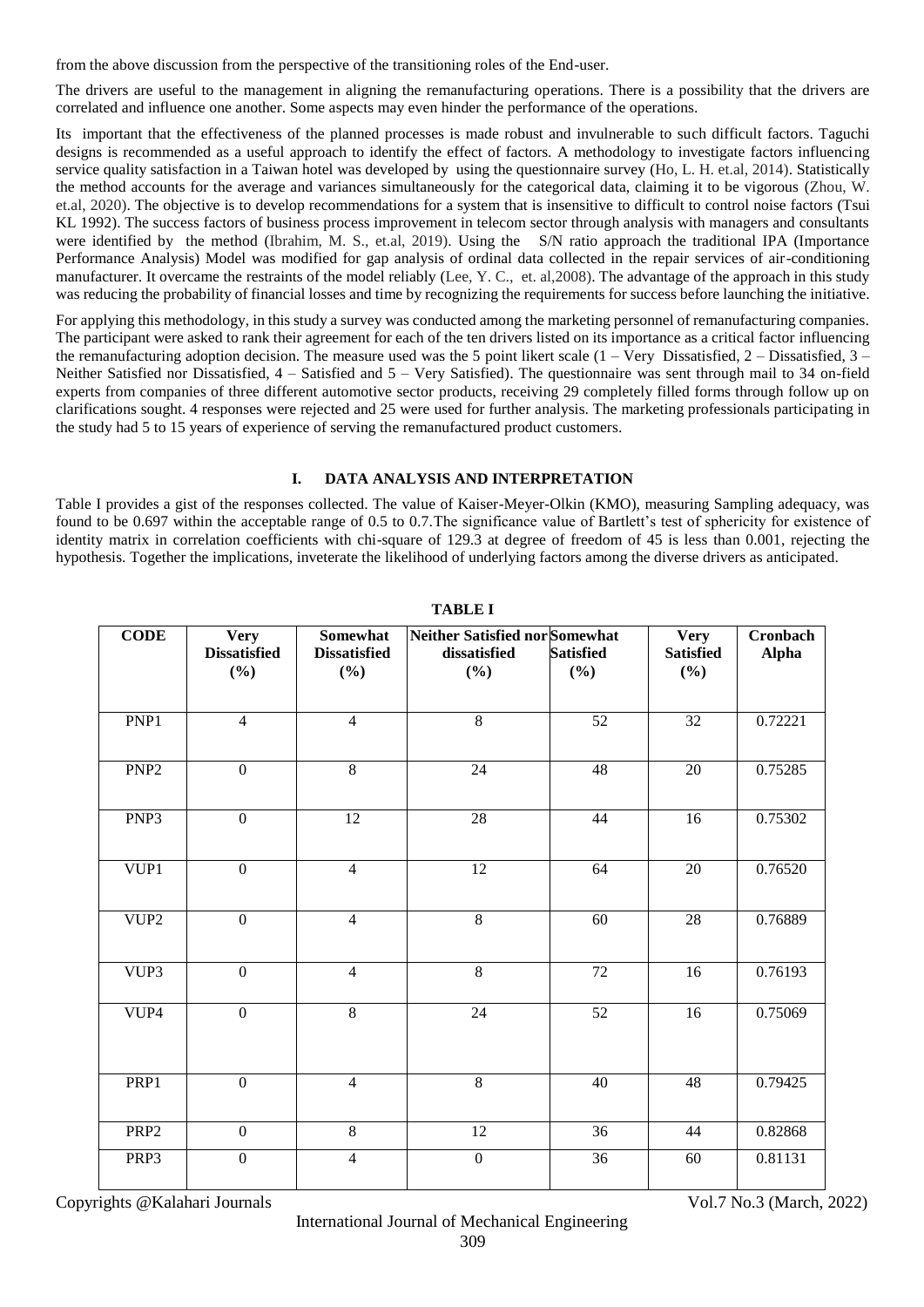

Figure 2: Matrix plot of interrelations

For determining the reliability of the survey instrument, the Cronbach alpha computed whose results are shown in last column of Table I. All the values were found to be acceptable and above the value of 0.7. was 0.7916 which is greater than the threshold of 0.7 (Taber, K. S. , 2018). The data is thus reliable to proceed for calculation of the Signal to Noise Ratio. Figure 2 shows the Matrix plot obtained using Minitab software, giving insight into the interrelations among the requirements.

The average and standard deviation results obtained from the software are demonstrated in table II. The factors are ranked in the ascending order of standard deviation. Further the Relative Importance Index (RII) is the for each factor calculated by the 5 point likert scale by using the formula:

$$
RII_i = \frac{1 x r_1 + 2 x r_2 + 3 x r_3 + 4 x r_4 + 5 x r_5}{5 x r}
$$

Where  $r_i$  represent the frequency of the response "i" for the respective factor and n is the no, of respondents.

Returnability service values showed the least variability while enhanced product value showed the maximum.

| <b>TABLE II</b>  |      |              |                               |            |                         |  |
|------------------|------|--------------|-------------------------------|------------|-------------------------|--|
| <b>CODE</b>      | AVG. | Std.<br>Dev. | <b>Ranking</b><br>(Std. Dev.) | <b>RII</b> | <b>Ranking</b><br>(RII) |  |
| PNP1             | 4.04 | 0.978093     | 10                            | 0.808      | 3                       |  |
| PNP <sub>2</sub> | 3.8  | 0.866025     | 7                             | 0.76       | 8                       |  |
| PNP3             | 3.64 | 0.907377     | 8                             | 0.728      | 10                      |  |
| VUP1             | 4    | 0.707107     | 2                             | 0.8        | 6                       |  |
| VUP2             | 4.12 | 0.725718     | 4                             | 0.824      | 4                       |  |

Copyrights @Kalahari Journals Vol.7 No.3 (March, 2022)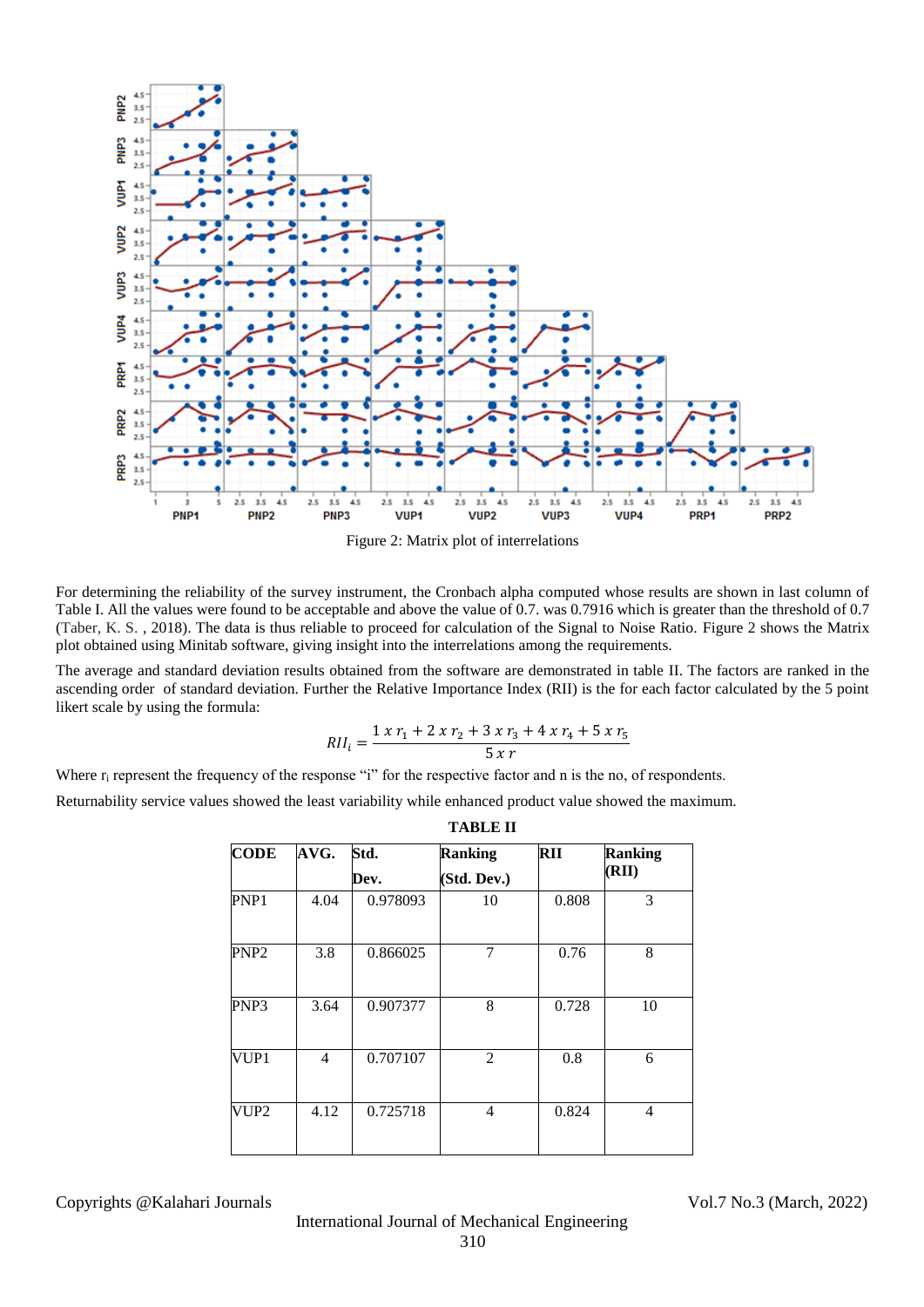| VUP3 | 4    | 0.645497 |   | 0.8   | 7              |
|------|------|----------|---|-------|----------------|
| VUP4 | 3.76 | 0.830662 | 6 | 0.752 | 9              |
| PRP1 | 4.32 | 0.802081 | 5 | 0.864 | $\overline{2}$ |
| PRP2 | 4.16 | 0.943398 | 9 | 0.832 | 3              |
| PRP3 | 4.52 | 0.714143 | 3 | 0.904 | 1              |

The formulae for disagreement coefficient  $(P_{di})$ , agreement coefficient( $P_{di}$ ) and the S/N ratios of corresponding coefficients  $n_{di}$  and n*di* are shown below :

$$
p_{d_i} = \frac{r_1 + r_2}{2}
$$
  
\n
$$
S/N_{di} = n_{d_i} \equiv -10 \log \left(\frac{p_{di}}{1 - p_{di}}\right)
$$
  
\n
$$
p_{a_i} = \frac{r_4 + r_5}{2}
$$
  
\n
$$
S/N_{ai} = n_{a_i} \equiv -10 \log \left(\frac{1 - p_{ai}}{p_{ai}}\right)
$$

The last column in table IV presents the ranking of the S/N ratio from highest to lowest value of the resources. The ranking and standard deviation in table III helps to resolve the ranking dilemma for factors having same S/N ration. The ranking for factors VUP2, VUP3 and PRP1 is determined by preferring lesser variance as an attribute for better rank.

| $\mathbf{P}_{\mathbf{ai}}$ | $P_{di}$ | nai   | $\eta_{ai}$ | n,    | Rank           |
|----------------------------|----------|-------|-------------|-------|----------------|
| 0.84                       | 0.08     | 10.61 | 7.20        | 17.81 | 6              |
| 0.68                       | 0.08     | 10.61 | 3.27        | 13.88 | 9              |
| 0.6                        | 0.12     | 8.65  | 1.76        | 10.41 | 10             |
| 0.84                       | 0.04     | 13.80 | 7.20        | 21.00 | 5              |
| 0.88                       | 0.04     | 13.80 | 8.65        | 22.45 | $\overline{3}$ |
| 0.88                       | 0.04     | 13.80 | 8.65        | 22.45 | $\overline{c}$ |
| 068                        | 0.08     | 10.61 | 3.27        | 13.88 | $\overline{8}$ |
| 0.88                       | 0.04     | 13.8  | 8.65        | 22.45 | $\overline{4}$ |
| 0.8                        | 0.08     | 10.61 | 6.02        | 16.62 | 7              |
| 0.96                       | 0.04     | 13.80 | 13.80       | 27.60 | 1              |
|                            |          |       |             |       |                |

**TABLE IV**

By the scrutiny of S/N Ratio computed for each driver of three different end-user roles, its possible to segregate the drivers based on their effect to be in control of the system. RII on the other hand measures the significance of the factor in contributing to drive

#### Copyrights @Kalahari Journals Vol.7 No.3 (March, 2022)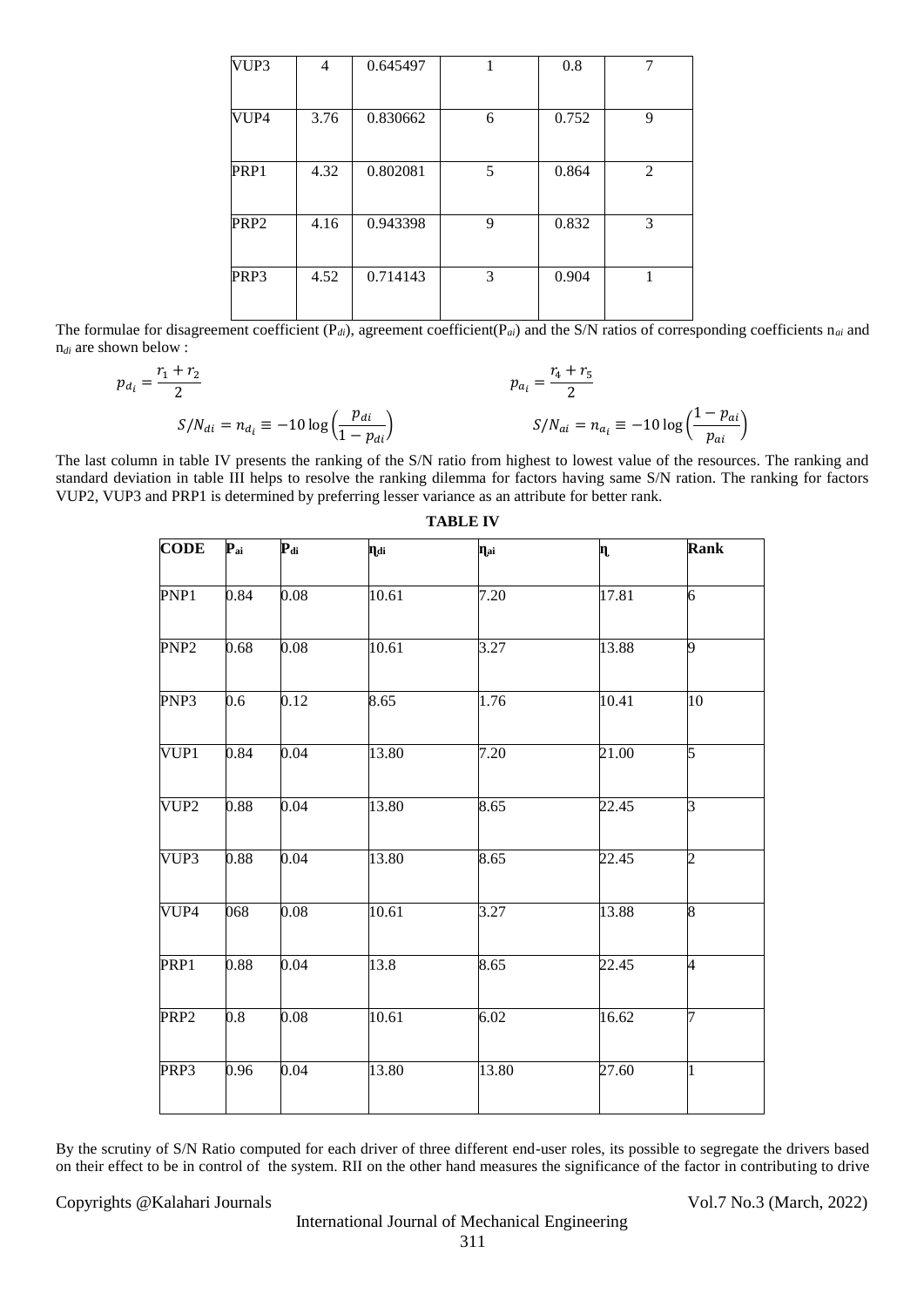remanufacturing practices better from end-user perspective irrespective of their sensitivity. Both the S/N Ratio and RII methods result (Figure 3), in Product Life cycle solutions (PRP3) as highest and Price differentiation (PNP3) as the lowest ranking factors. However, though reliability (PRP2) seems to be of rank third in relative importance, it has comparatively low control on the response of the system as per S/N ratio analysis. On the other hand, better regulation may be obtained through Returnability services (VUP3) which ranks second in SN ratio may result in a better robust system even if it may rank seventh as per RII.



Figure 3: Ranking Analysis

To induce the consumer into purchasing a new product la unched, improving the perception of inherent product value, emerges as a better approach. Environmental sensitivity may not work for the seller of core unless its matched by a strategic branding intended to may be creating a compassionate view of the organisation working towards sustainability. Getting the right value of the End of Life surplus product will meet the purpose. Offering and improving the services for evaluation and return of the EoL product will help the OEM's ensure that the sellers are not compelled to opt for local 3rd party remanufacturers who generally have the advantage of easy access. For the end-user as a buyer of remanufactured product, robustness of the product to perform well is more important than offering a reliability warranty.

# **III. CONCLUSION**

The spider chart depicts the results of the study comparing the ranking of the drivers through relative importance using statistical index as well as measuring sensitivity through Taguchi's Signal/Noise ratio approach. The factors can be prioritized as per their role from controlling the results to themselves being responsive to changes. The perception of the service offered to the customer throughout its life cycle attests to be the key influence in achieving remanufacturing benefits. Contrary to popular belief, difference in price of new and remanufactured product has the least impact.

# **REFERENCES**

- [1] Anityasari, M., & Kaebernick, H. (2008). A concept of reliability evaluation for reuse and remanufacturing. *International Journal of Sustainable Manufacturing*, *1*(1-2), 3-17.,<https://dx.doi.org/10.1504/ijsm.2008.019224>
- [2] Chinen, K., & Matsumoto, M. (2021). Indonesians' Perceptions of Auto Parts Remanufactured in China: Implications for Global Remanufacturing Operations. *Sustainability*, *13*(7), 3968.,<https://dx.doi.org/10.3390/su13073968>
- [3] D'Adamo, I., & Rosa, P. (2016). Remanufacturing in industry: advices from the field. *The International Journal of Advanced Manufacturing Technology*, *86*(9), 2575-2584. <https://dx.doi.org/10.1007/s00170-016-8346-5>
- [4] Gutowski, T. G., Sahni, S., Boustani, A., & Graves, S. C. (2011). Remanufacturing and energy savings. *Environmental science & technology*, *45*(10), 4540-4547. <https://dx.doi.org/10.1021/es102598b>
- [5] Ho, L. H., Feng, S. Y., & Yen, T. M. (2014). A New Methodology for Customer Satisfaction Analysis: Taguchi's Signal-to-Noise Ratio Approach. *Journal of Service Science and Management*, 07(03),235-244. <https://dx.doi.org/10.4236/jssm.2014.73021>
- [6] Ibrahim, M. S., Hanif, A., & Ahsan, A. (2019). Identifying Control Factors for Business Process Improvement in Telecom Sector Using Taguchi Approach. *IEEE Access*, *7*, 129164-129173.URL<https://dx.doi.org/10.1109/access.2019.2939374>
- [7] Kwak, K., & Kim, W. (2015). Productivity Growth of Newly Industrializing Economies in Heterogeneous Capital Goods Markets: case of the Korean machinery and equipment industry. *Applied Economics*, *47*(7), 654-668. <https://dx.doi.org/10.1080/00036846.2014.978075>
- [8] Lee, Y. C., Yen, T. M., & Tsai, C. H. (2008). Modify IPA for quality improvement: Taguchi's signal-to-noise ratio approach. *The TQM Journal*. <https://dx.doi.org/10.1108/17542730810898458>

Copyrights @Kalahari Journals Vol.7 No.3 (March, 2022)